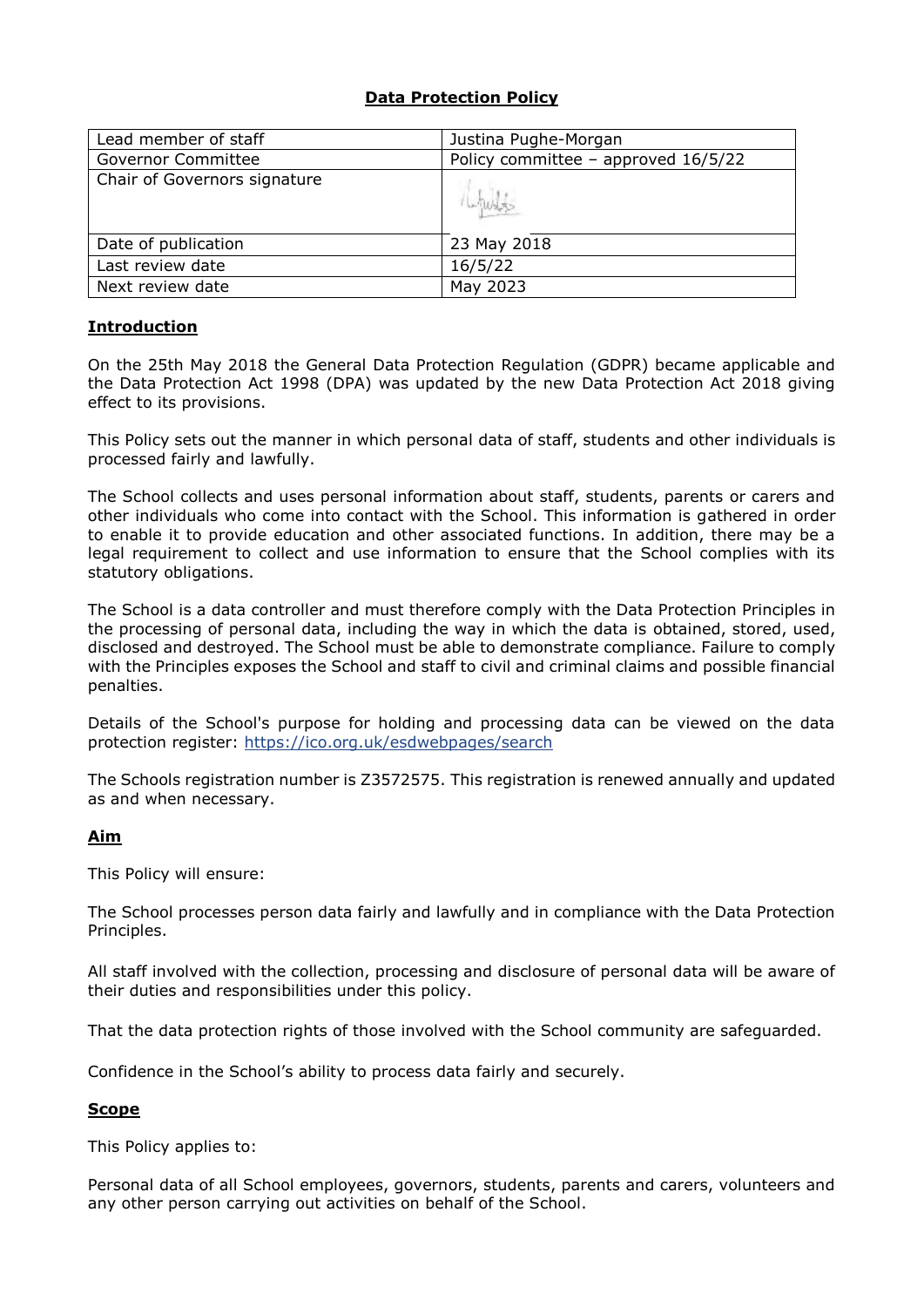The processing of personal data, both in manual form and on computer.

All staff and governors.

## **The Data Protection Principles**

The School will ensure that personal data will be:

- 1. Processed fairly, lawfully and in a transparent manner.
- 2. Collected for specified, explicit and legitimate purposes and not further processed for other purposes incompatible with those purposes.
- 3. Adequate, relevant and limited to what is necessary in relation to the purposes for which data is processed.
- 4. Accurate and, where necessary, kept up to date.
- 5. Kept in a form that permits identification of data subjects for no longer than is necessary for the purposes for which the personal data is processed.
- 6. Processed in a way that ensures appropriate security of the personal data including protection against unauthorised or unlawful processing and against accidental loss, destruction or damage, using appropriate technical or organisational measures.

The School will be able to demonstrate compliance with these principles.

The School will have in place a process for dealing with the exercise of the following rights by Governors, staff, students, parents and members of the public in respect of their personal data:

- to be informed about what data is held, why it is being processed and who it is shared with;
- to access their data;
- to rectification of the record:
- to erasure:
- to restrict processing;
- to data portability;
- to object to processing;
- not to be subject to automated decision-making including
- profiling.

#### **Roles and Responsibilities**

The Governing Body of the School and the Head Teacher are responsible for implementing good data protection practices and procedures within the School and for compliance with the Data Protection Principles.

It is the responsibility of all staff to ensure that their working practices comply with the Data Protection Principles. Disciplinary action may be taken against any employee who breaches any of the instructions or procedures forming part of this policy

A designated member of staff, the Data Protection Officer, will have responsibility for all issues relating to the processing of personal data and will report directly to the Head Teacher.

The Data Protection Officer will comply with responsibilities under the GDPR and will deal with subject access requests, requests for rectification and erasure, data security breaches. Complaints about data processing will be dealt with in accordance with the Schools Complaints Policy.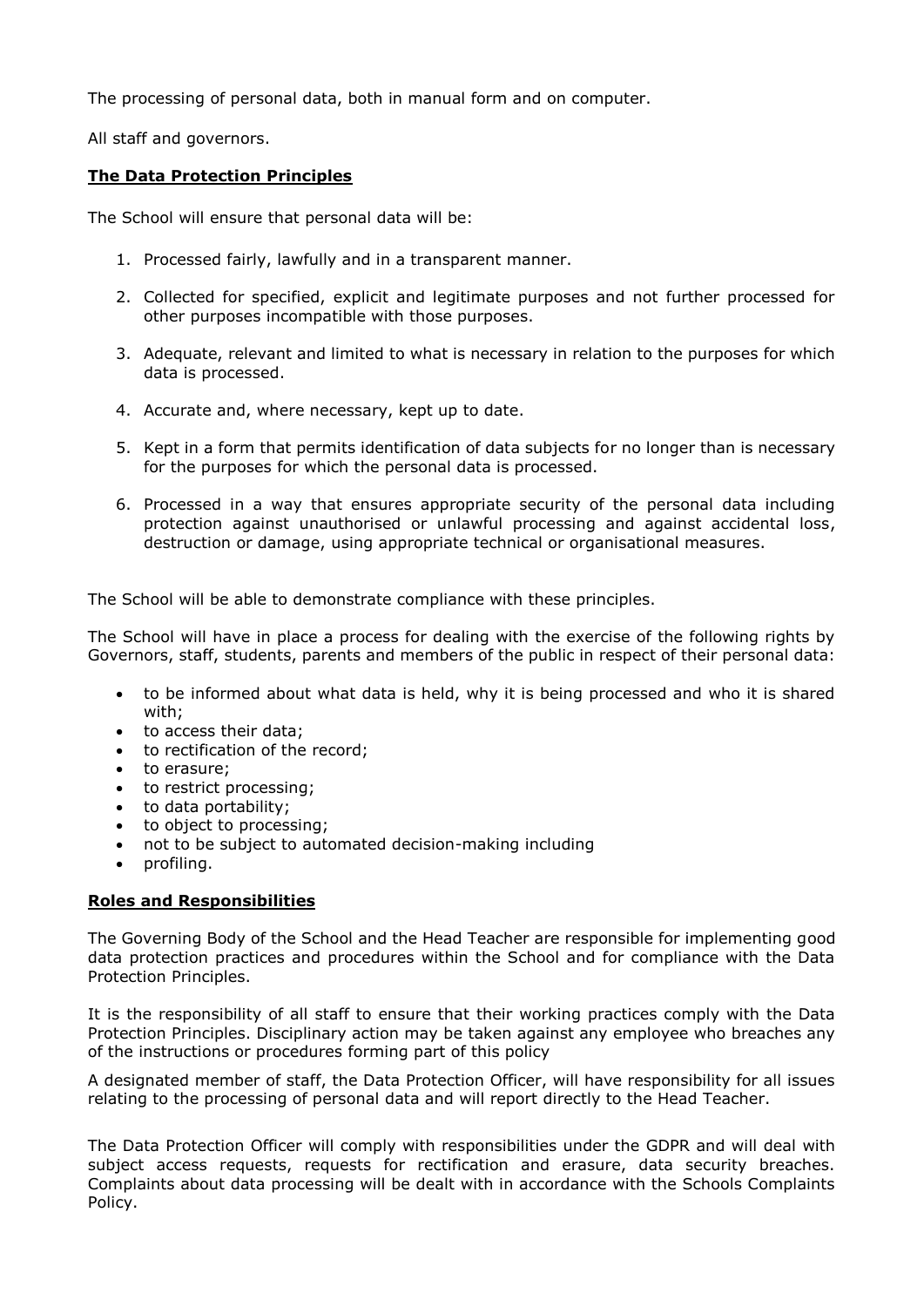# **Data Security and Data Security Breach Management**

All staff are responsible for ensuring that personal data which they process is kept securely and is not disclosed to any unauthorised third parties.

Access to personal data should only be given to those who need access for the purpose of their duties.

All staff will comply with the Schools Acceptable IT use Policy.

Staff who work from home must have particular regard to the need to ensure compliance with this Policy and the Acceptable IT use Policy.

Data will be destroyed securely in accordance with the 'Information and Records Management Society Retention Guidelines for Schools'.

New types of processing personal data including surveillance technology which are likely to result in a high risk to the rights and freedoms of the individual will not be implemented until a Privacy Impact Risk Assessment has been carried out.

The School will have in place a data breach security management process and serious breaches where there is a high risk to the rights of the individual will be reported to the Information Commissioner's Office (ICO) in compliance with the GDPR.

All staff will be aware of and follow the data breach security management process.

All staff will be aware of and comply with the list of Do's and Don'ts in relation to data security in Appendix A

#### **Subject Access Requests**

Requests for access to personal data (Subject Access Requests)(SARs) will be processed by the Data Protection Officer. Generally, no fee is applicable. Records of all requests will be maintained.

The School will comply with the statutory time limits for effecting disclosure in response to a Subject Access Request. The statutory time period is one calendar month of receipt of the request.

#### **Sharing data with third parties and data processing undertaken on behalf of the School.**

Personal data will only be shared with appropriate authorities and third parties where it is fair and lawful to do so. Any sharing will be undertaken by trained personnel using secure methods. Where a third party undertakes data processing on behalf of the School e.g. by providing cloud based systems or shredding services, the School will ensure that there is a written agreement requiring the data to be processed in accordance with the Data Protection Principles.

#### **Ensuring compliance**

All new staff will be trained on the data protection requirements as part of their induction.

Training and guidance will be available to all staff.

All staff will read the Acceptable IT use Policy.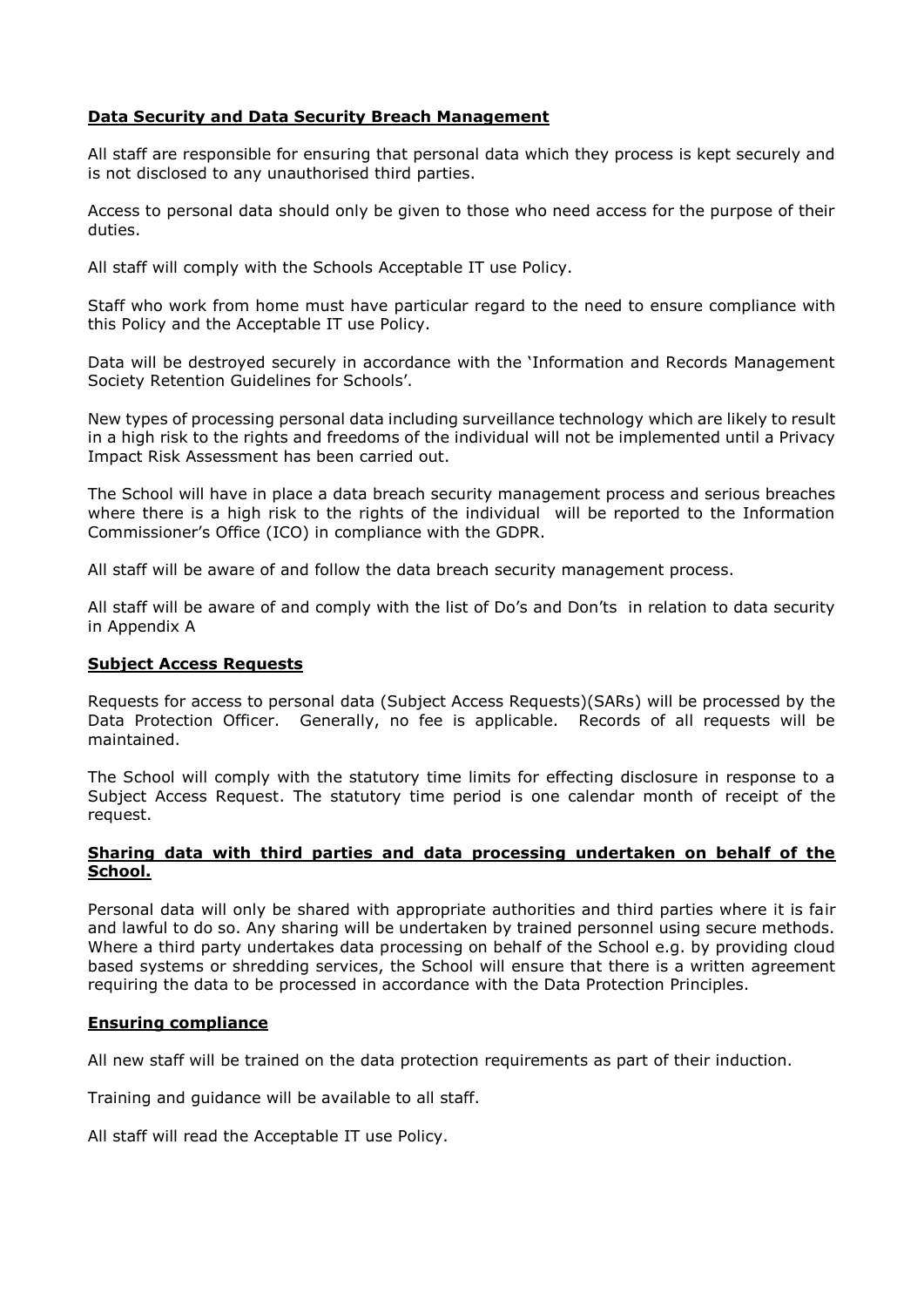The School advises students whose personal data is held, the purposes for which it is processed and who it will be shared with. This is referred to as a "Privacy Notice" and is available on the School website.

The School also provides a Privacy Notice to staff which is available on the School website.

The School will ensure Privacy Notices contains the following information:

- Contact Data Controller and Data Protection Officer
- Purpose of processing and legal basis. Retentions period. Who we share data with.
- Right to request rectification, erasure, to withdraw consent, to complain, or to know about any automated decision making and the right to data portability where applicable.

### **Biometric Data**

Biometric data is special category data. When the school is considering introducing any form of biometric data system we will recognise it as such and undertake a Data Protection Impact Assessment at the start of the project.

This will identify risks around data security and accuracy and access controls and the measures in place to bring associated risks within tolerance levels. It will also record that the lawful basis for processing biometric data is consent only.

### **Photographs, Additional Personal Data and Consents**

Where the School seeks consents for processing person data such as photographs at events it will ensure that appropriate written consents are obtained. Those consent forms will provide details of how the consent can be withdrawn.

Where the personal data involves a child under 16 years written consent will be required from the adult with parental responsibility.